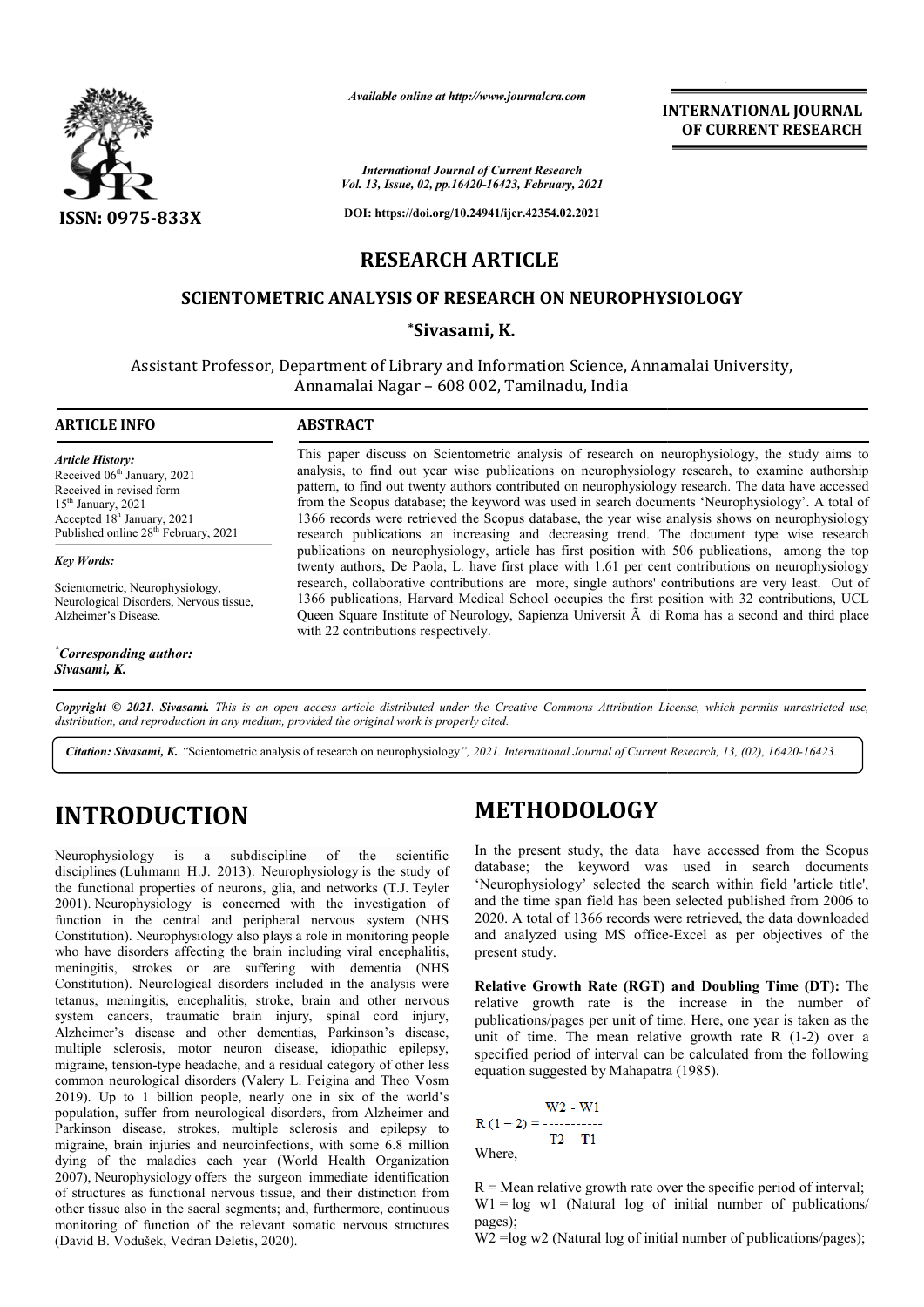T2-T1 =Unit difference between the initial time and final time. Therefore,

 $R$  (a) = Relative growth rate per unit of publications per unit of time (year)

 $R(p)$  = Relative growth rate per unit of pages per unit of time (year)

**Doubling Time (DT):** A direct equivalence exists between the relative growth rate and doubling time. If the number of publications/pages of a subject doubles during a given period, then the difference between the logarithms of the numbers at the beginning and at the end of the period must be the logarithms of the number 2. This difference has a value of 0.693. Thus, the corresponding doubling time for publication and pages can be calculated by the following formula:<br> $0.693$ 

Doubling time (Dt)  $\mathbf{R}$ Therefore, 0.693

Doubling time for publications Dt (a)  $R(a)$ 

**Objectives:** The following objectives are framed for the present study;

- To find out year wise publications on neurophysiology research
- To identify document types wise on neurophysiology
- To examine authorship pattern on neurophysiology research
- To find out twenty authors contributed on neurophysiology research
- To find out top twenty institutions contributed on neurophysiology
- To find top twenty sources contributions on neurophysiology research
- To identify top twenty countries contributed on neurophysiology research

### **ANALYSIS AND INTERPRETATION**

**Table 1. Year wise publications on neurophysiology research**

| Sl. No.        | Document types | No. of Records | Percentages |
|----------------|----------------|----------------|-------------|
|                | 2006           | 90             | 6.59        |
| $\overline{2}$ | 2007           | 82             | 6.00        |
| 3              | 2008           | 91             | 6.66        |
| $\overline{4}$ | 2009           | 112            | 8.20        |
| 5              | 2010           | 94             | 6.88        |
| 6              | 2011           | 84             | 6.15        |
| 7              | 2012           | 98             | 7.17        |
| 8              | 2013           | 69             | 5.05        |
| 9              | 2014           | 74             | 5.42        |
| 10             | 2015           | 95             | 6.95        |
| 11             | 2016           | 103            | 7.54        |
| 12             | 2017           | 84             | 6.15        |
| 13             | 2018           | 87             | 6.37        |
| 14             | 2019           | 103            | 7.54        |
| 15             | 2020           | 100            | 7.32        |
|                | Total          | 1366           | 100.00      |

Table 1 show that the year wise publications on neurophysiology research publications, during the study period, in the year 2009 has more publication with 8.20 per cent, 2016 and 2019 has published 7.54 per cent papers respectively, followed by in year 2010 has 7.32 per cent paper published, 2012 have published 7.17 per cent papers, 2015 have published 6.95 per cent papers, in the year 2010 have published 6.88 per cent papers, 2008 have published 6.66 per cent papers, 2006 have published 6.59 per cent papers, 2018 have published 6.37 per cent papers, 2011and 2017 have published 6.15 per cent papers respectively, 2007 have published 6.00 per cent papers, 201have published 5.42 per cent papers, and the year 2013 have least publication with 5.05 per cent papers in this research.

It found that, the year wise analysis shows on neurophysiology research publications an increasing and decreasing trend.





Table 2 shows that Relative Growth Rate and Doubling Time of neurophysiology research, the publications Doubling Time mean value is 1.11. In 2006, the neurophysiology research publications were 90; gradually the research publications were raised to 100 in the year 2020, the relative growth rate mean value is 0.007. The neurophysiology research publications are increasing more than three times form starting year to end of the study period year. Figure 1 show that the document type wise research publications on neurophysiology, totally ten document type are contributed on this research, article has first position with 506 publications, review has second place with 226 papers, book chapter has third place with 211 publications, erratum has fourth place with 134 publications, followed by editorial have published 110 publications, conference paper have published 76 publications, note have published 37 publications, short survey have published 28 publications, book have published 22 publications, letter have published 16 publications. Figure 2 shows that the sources type wise research publications on neurophysiology research, among the six sources, journal has more contribution with 78.11 per cent publications, followed by book has 13.91 per cent contributions, book series has 5.49 per cent contributions, conference proceeding have published 2.27 per cent publications, trade journal have published 0.5 per cent publications**,** and undefined sources were contributed 0.07 per cent publications. Table 3 shows that the top twenty authors contributed on neurophysiology research publications, among the twenty authors, De Paola, L. has occupies first place with 1.61 per cent contributions on neurophysiology research, Tsuchida, T.N. has second place with 1.02 per cent, Drislane, F.W. and Sala, F. A. they have third and fourth place respectively, Deletis, V. has fifth place with 0.73 per cent, Halford, J.J, Sinha, S.R. Stecker, M.M. A. they have sixth, seventh and eighth place with 0.59 per cent contributions respectively, Hallett, M., Rothwell, J.C. A. they have ninth and tenth place with 0.51 per cent contributions respectively, Acharya, J.N., Burke, D., Cheek, J. Micoulaud-Franchi, J.A., Sabau, D., Tatum, W.O. and Ziemann, U. A. they have eleventh, twelfth, thirteenth, fourteenth, fifteenth, sixteenth, seventeenth place with 0.44 per cent contributions respectively, Berlucchi, G., Cendes, F., Grippo, A. they have eighteenth nineteen, and twentieth place with 0.37 per cent contributions respectively.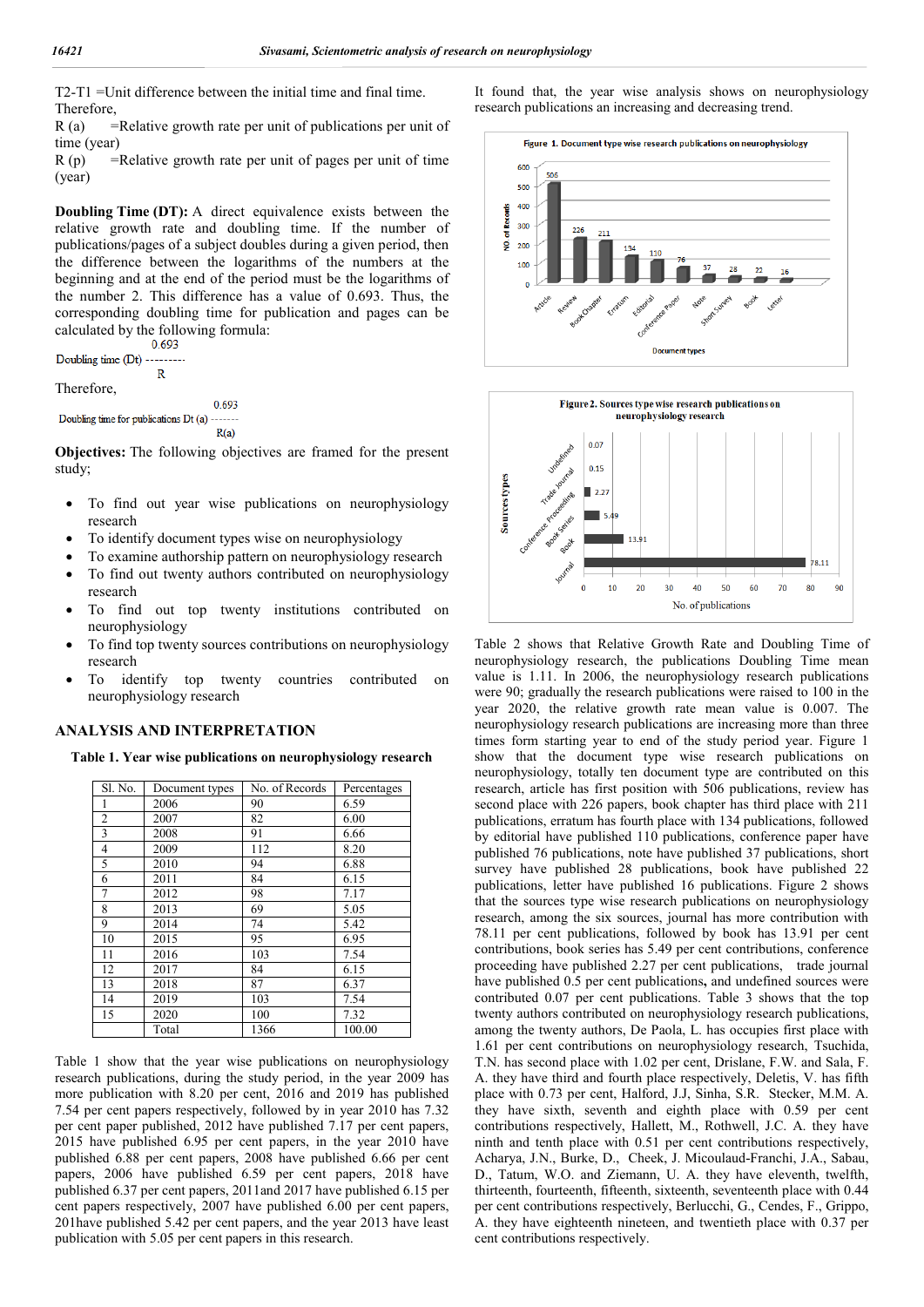| Sl. No. | Publication | No. of  | Cumulative | W1   | W <sub>2</sub> | $W2 -$  | Mean (Ra) | Doubling | Mean Dt |
|---------|-------------|---------|------------|------|----------------|---------|-----------|----------|---------|
|         | Years       | Records |            |      |                | W1(Ra)  | $W2-W1$   | Time     | (a)     |
|         | 2006        | 90      | 90         |      | 4.5            |         | 0.01      |          | $-0.31$ |
| ◠       | 2007        | 82      | 172        | 4.5  | 4.4            | $-0.1$  |           | $-6.93$  |         |
| 3       | 2008        | 91      | 263        | 4.4  | 4.51           | 0.11    |           | 6.30     |         |
| 4       | 2009        | 112     | 375        | 4.51 | 4.71           | 0.2     |           | 3.47     |         |
|         | 2010        | 94      | 469        | 4.71 | 4.54           | $-0.17$ |           | $-4.08$  |         |
| 6       | 2011        | 84      | 553        | 4.54 | 4.43           | $-0.11$ | 0.002     | $-6.30$  | 1.8     |
|         | 2012        | 98      | 651        | 4.43 | 4.58           | 0.15    |           | 4.62     |         |
| 8       | 2013        | 69      | 720        | 4.58 | 4.23           | $-0.35$ |           | $-1.98$  |         |
| 9       | 2014        | 74      | 794        | 4.23 | 4.3            | 0.07    |           | 9.90     |         |
| 10      | 2015        | 95      | 889        | 4.3  | 4.55           | 0.25    |           | 2.77     |         |
| 11      | 2016        | 103     | 992        | 4.55 | 4.63           | 0.08    | 0.01      | 8.66     | 1.85    |
| 12      | 2017        | 84      | 1076       | 4.63 | 4.43           | $-0.2$  |           | $-3.47$  |         |
| 13      | 2018        | 87      | 1163       | 4.43 | 4.46           | 0.03    |           | 23.10    |         |
| 14      | 2019        | 103     | 1266       | 4.46 | 4.63           | 0.17    |           | 4.08     |         |
| 15      | 2020        | 100     | 1366       | 4.63 | 4.6            | $-0.03$ |           | $-23.10$ |         |

Total 1366 1.11 and 1366 1.11 and 1366 1.11 and 137 and 1386 1.11 and 1.11 and 1.11 and 1.11 and 1.11 and 1.11

**Table 2. Relative Growth Rate and Doubling Time of neurophysiology research**

### **Table 3. Top twenty authors contributed on neurophysiology research**

| Sl. No.        | Author name             | No. of Records | % of 1366 |
|----------------|-------------------------|----------------|-----------|
| 1              | De Paola, L.            | 22             | 1.61      |
| $\overline{2}$ | Tsuchida, T.N.          | 14             | 1.02      |
| 3              | Drislane, F.W.          | 12             | 0.88      |
| 4              | Sala, F.                | 12             | 0.88      |
| 5              | Deletis, V.             | 10             | 0.73      |
| 6              | Halford, J.J.           | 8              | 0.59      |
| 7              | Sinha, S.R.             | 8              | 0.59      |
| 8              | Stecker, M.M.           | 8              | 0.59      |
| 9              | Hallett, M.             | 7              | 0.51      |
| 10             | Rothwell, J.C.          | 7              | 0.51      |
| 11             | Acharya, J.N.           | 6              | 0.44      |
| 12             | Burke, D.               | 6              | 0.44      |
| 13             | Cheek, J.               | 6              | 0.44      |
| 14             | Micoulaud-Franchi, J.A. | 6              | 0.44      |
| 15             | Sabau, D.               | 6              | 0.44      |
| 16             | Tatum, W.O.             | 6              | 0.44      |
| 17             | Ziemann, U.             | 6              | 0.44      |
| 18             | Berlucchi, G.           | 5              | 0.37      |
| 19             | Cendes, F.              | 5              | 0.37      |
| 20             | Grippo, A.              | 5              | 0.37      |

| Table 4. Language wise research performance on |  |
|------------------------------------------------|--|
| neurophysiology                                |  |

| Sl. No. | Languages  | No. of Records | % of 1366 |
|---------|------------|----------------|-----------|
| 1       | English    | 1189           | 87.04     |
| 2       | German     | 52             | 3.81      |
| 3       | Portuguese | 36             | 2.64      |
| 4       | French     | 26             | 1.90      |
| 5       | Spanish    | 18             | 1.32      |
| 6       | Japanese   | 12             | 0.88      |
| 7       | Russian    | 10             | 0.73      |
| 8       | Polish     | 7              | 0.51      |
| 9       | Chinese    | 6              | 0.44      |
| 10      | Italian    | 5              | 0.37      |
| 11      | Slovenian  | 2              | 0.15      |
| 12      | Bulgarian  |                | 0.07      |
| 13      | Czech      |                | 0.07      |
| 14      | Hungarian  |                | 0.07      |
|         | Total      | 1366           | 100.00    |

Table 6 shows that the authorship pattern on neurophysiology research publications, out of 1366 publications on neurophysiology research, Six and above authors' contributions are 36.68 per cent, followed by five authors contributions are 22.11 per cent, four authors contributions are 19.11 per cent, three authors are 10.76 per cent contributions, double authors' contributions are 7.03 per cent, single authors' contributions are very least at 4.32 per cent. Table 4 shows that the language-wise research publications on neurophysiology, 1366 records were published in fourteen languages, out of 1366 papers, 87.04 percent of papers have been published in English, in German 3.81 per cent of papers have been published. in Portuguese 2.64 per cent of papers have been published, in French 1.90 per cent of papers have been published, in Spanish 1.32 per cent of papers have been published, in Japanese 0.88 per cent of papers have been

published in Russian 0.73 per cent of papers have been published in Polish 0.53 per cent of papers have been published, in Chinese 0.44 per cent of papers have been published followed by in Italian 0.37 per cent paper, in Slovenian 0.15 per cent paper, in Bulgarian, Czech, and Hungarian 0.07 per cent papers published respectively. Table 5 shows that top twenty institutions contributed on neurophysiology research, out of 1366 publications, Harvard Medical School occupies the first position with 32 contributions, UCL Queen Square Institute of Neurology, Sapienza UniversitÃ di Roma has a second and third place with 22 contributions respectively, followed by CNRS Centre National de la Recherche Scientifique has fourth place with 21 contribution, University of California,

**Table 5. Top twenty institutions contributed on neurophysiology research**

| Sl. No.                 | Institutions (Affiliations)          | No. of Records | % of 1366 |
|-------------------------|--------------------------------------|----------------|-----------|
| $\mathbf{1}$            | Harvard Medical School               | 32             | 2.34      |
| $\overline{c}$          | UCL Queen Square Institute of        | 22             | 1.61      |
|                         | Neurology                            |                |           |
| 3                       | Sapienza UniversitĂ di Roma          | 22             | 1.61      |
| $\overline{\mathbf{4}}$ | CNRS Centre National de la           | 21             | 1.54      |
|                         | Recherche Scientifique               |                |           |
| 5                       | University of California, San        | 20             | 1.46      |
|                         | Francisco                            |                |           |
| 6                       | University of Toronto                | 18             | 1.32      |
| 7                       | Inserm                               | 17             | 1.24      |
| 8                       | University College London            | 17             | 1.24      |
| 9                       | <b>Beth Israel Deaconess Medical</b> | 17             | 1.24      |
|                         | Center                               |                |           |
| 10                      | Ludwig-Maximilians-                  | 15             | 1.10      |
|                         | Universit¤t M¼nchen                  |                |           |
| 11                      | University of Pittsburgh             | 14             | 1.02      |
| 12                      | University of Oxford                 | 14             | 1.02      |
| 13                      | Université McGill                    | 13             | 0.95      |
| 14                      | University of California, Los        | 13             | 0.95      |
|                         | Angeles                              |                |           |
| 15                      | Azienda Ospedaliera                  | 13             | 0.95      |
|                         | Universitaria Integrata Verona       |                |           |
| 16                      | University of Zurich                 | 12             | 0.88      |
| 17                      | University of Washington             | 12             | 0.88      |
| 18                      | Medical University of South          | 12             | 0.88      |
|                         | Carolina                             |                |           |
| 19                      | The George Washington                | 12             | 0.88      |
|                         | University School of Medicine        |                |           |
|                         | and Health Sciences                  |                |           |
| 20                      | Fondazione Don Carlo Gnocchi         | 12             | 0.88      |

**Table 6. Authorship pattern on neurophysiology research**

| Sl. No. | Authorship pattern | No. of papers | Percentages |
|---------|--------------------|---------------|-------------|
|         | Single             | 59            | 4.32        |
| 2       | Double             | 96            | 7.03        |
| 3       | Three              | 147           | 10.76       |
| 4       | Four               | 261           | 19.11       |
| 5       | Five               | 302           | 22.11       |
| 6       | Six and Above      | 501           | 36.68       |
|         | Total              | 1366          | 100.00      |